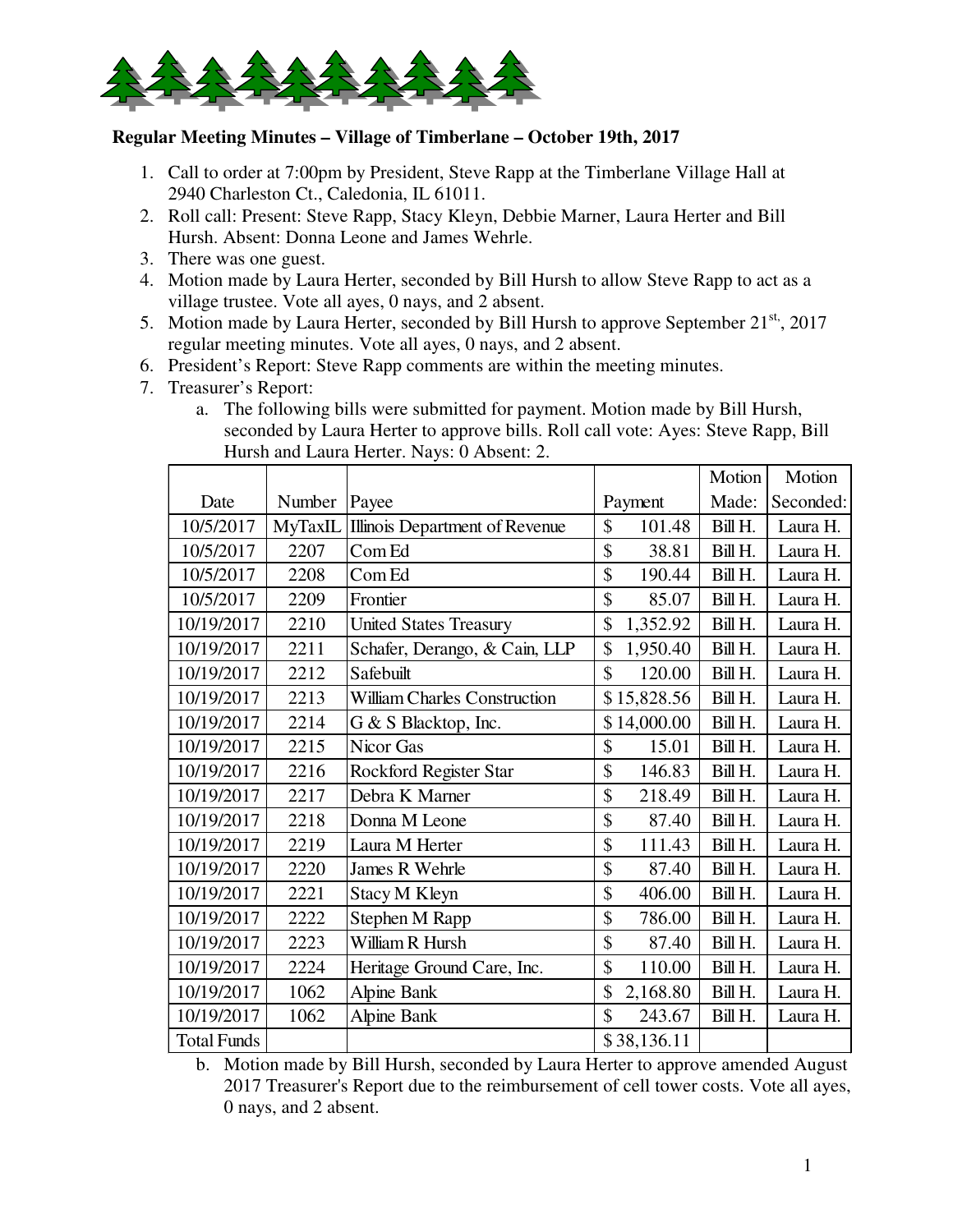- c. Motion made by Laura Herter, seconded by Bill Hursh to approve September 2017 Treasurer's Report. Vote all ayes, 0 nays, and 2 absent.
- 8. Committee Reports
	- a. Finance
		- i. The check for \$86,553.72 will be deposited into general checking under the Roads and Bridges account. The board plans to pay off the Dawson Lake road repair loan. Stacy Kleyn offered to get the current loan payoff amount.
		- ii. The board of trustees reviewed the draft Tax Levy and 2018 Budget as prepared by the village treasurer. Changes received will be ready for November board approval.
	- b. Planning and Zoning
		- i. None.
	- c. Roads/Highways/Bridges
		- i. No culvert permits issued.
		- ii. Tree trimming by Budget Tree Service has not yet been completed.
		- iii. All major blacktop road repairs have been completed.
		- iv. Steve Rapp will contact Chad's Excavating to fill Reginald Drive potholes.
		- v. Steve Rapp took video pictures during a recent rain storm at 12321 Woodchuck and Silver Fox drives. Steve gave the video to Kevin Bunge at Civil Engineering Services for review. More video will be taken as needed.
	- d. Village Hall
		- i. The sale of the village hall to the North Boone Fire District 3 was completed 10/13/17. Timberlane received a check for \$86,553.72 at the closing. No costs were incurred by Timberlane Village.
		- ii. Stacy Kleyn will check into renters insurance from IMLRMA for any equipment and public liability insurance coverage that will reduce costs. The board discussed the general value of equipment.
- 9. Old Business
	- a. Guest Jim Schumacher has installed the new "Village of Timberlane" billboard sign on Caledonia road near IL Route 76 at no charge to the village.
	- b. Jim Schumacher submitted a land parcel survey of the triangle at Caledonia road and Fairgrounds road to create a separate parcel of 5 acres. Steve Rapp will send the legal description and map to Kevin Bunge, CES, for review and comment.
	- c. No board discussions occurred concerning electric aggregation or single garage collector activity.
- 10. New Business
	- a. Timberlane village received 2 bids for 2017-2018 snow and ice control from Langton Group in Woodstock, IL and Chad's Excavating. Motion made by Laura Herter, seconded by Bill Hursh to approve Chad's Escavating proposal as written. Vote all ayes, 0 nays, and 2 absent.
- 11. Actions from previous meetings:

| <b>Open Actions:</b>                                             | <b>Meeting</b> | <b>Contact</b> |
|------------------------------------------------------------------|----------------|----------------|
| Single Waste Refuse collection consideration to investigate      | Nov 2012       | Trustees       |
| Revision of Timberlane By-laws to include electronic attendance  | Mar 2014       | Debbie Marner  |
| Create new bridge filing system with Hanson Engineering          | Oct 2014       | Steve & Debbie |
| Investigate "investment policies" in order to provide options to | Apr 2016       | Stacy, Debbie  |